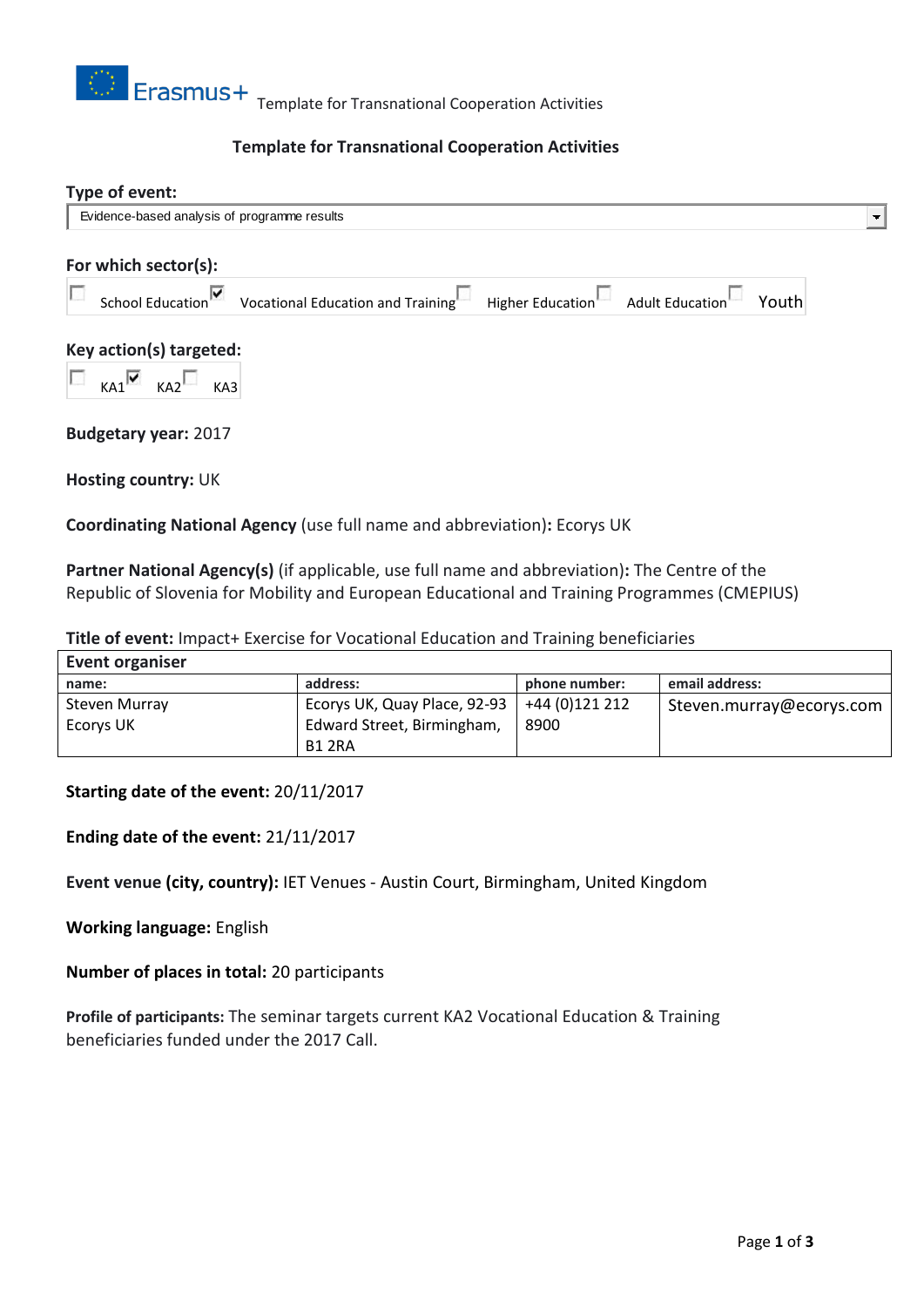

## **Themes and goals of the event:**

The seminar aims to contribute to the evidence-based analysis of project results. It will do this by equipping participants with the skills to plan and implement impact assessment activities. Ultimately, this will improve the quality of the evidence base for Erasmus+.

The main objectives are:

- To help beneficiaries understand the concept of impact assessment.
- To train beneficiaries so that they are able to: identify their project impact and outcomes; develop suitable indicators, and; identify suitable data sources.
- To help beneficiaries use impact evidence in their dissemination by identifying relevant audiences, stakeholders and communication mechanisms.

The seminar will include a number of practical group exercises designed to familiarise participants with (i) the stages of the Impact+ Exercise and (ii) identifying and targeting relevant stakeholders.

Participants will not complete the Impact+ Exercise for their project. The seminar will provide them with the skills to facilitate a discussion and complete the Exercise with their project partners.

The seminar is part of our "Applied Research Methods" TCA project which is co-led by the Slovenian E&T NA.

## **Expected results:**

- Improved understanding of the concept of impact assessment.
- Improved confidence in implementing project impact assessment.
- Opportunity to meet and build a network of peers interested in impact assessment.
- Better quality project impact assessment (i.e., clearer focus, better indicators, relevant data sources, robust evidence, targeted dissemination).

**Programme of event:** available soon – will be posted on the seminar Eventbrite page.

**Event's webpage** (if applicable): an Eventbrite page will be available soon.

**Travel information:** practical information sheet will be available from the Eventbrite page.

**Event fee** (amount in EUR, if applicable): N/A

**Event fee** (what covers the fee): UK NA at Ecorys UK will cover the cost of accommodation in a single room for up to two nights, all planned meals, cultural activities and materials for the seminar.

**Travel costs** (who covers the travel costs): to be covered by the sending NA